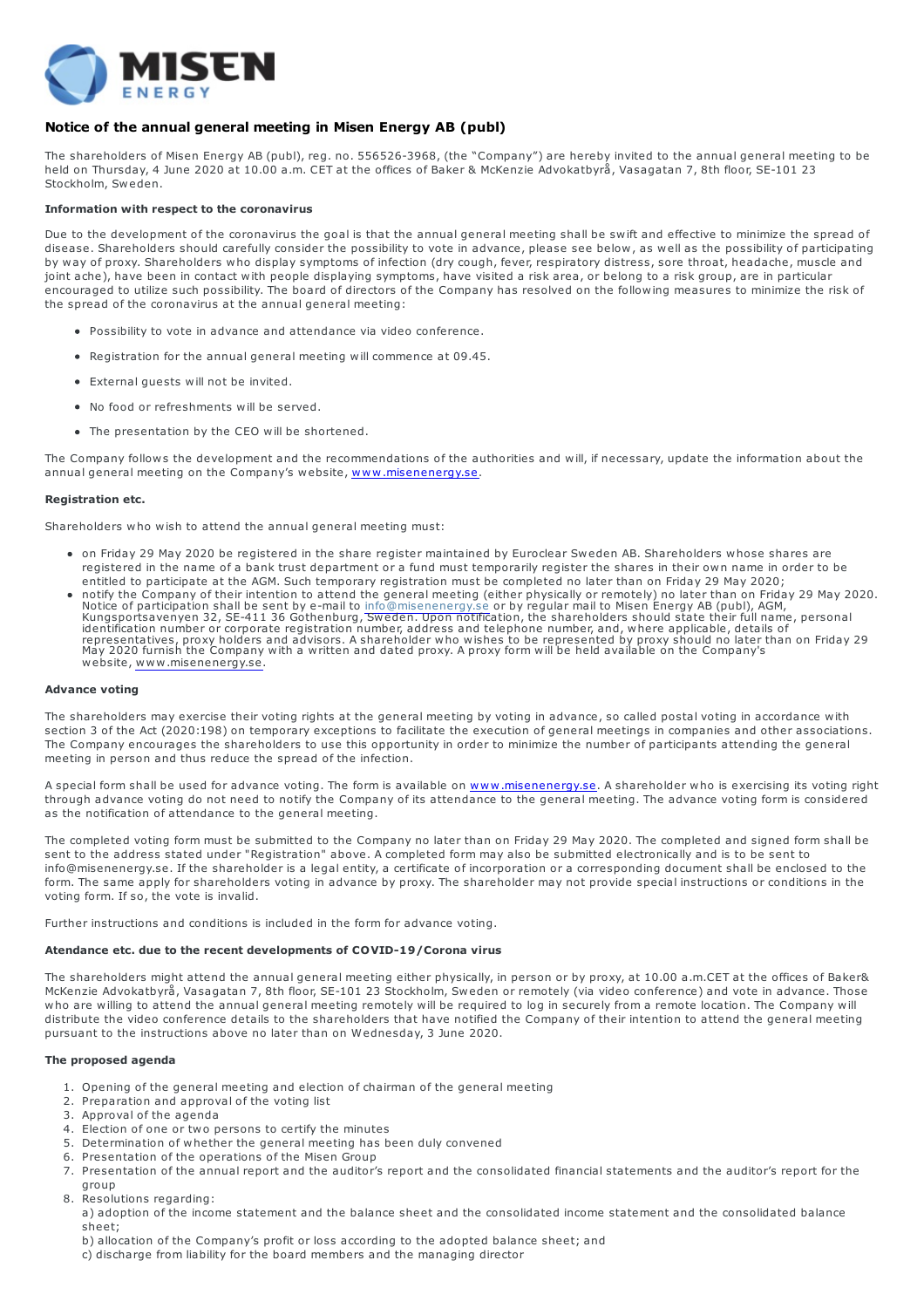- 9. Determination of the number of board members and the number of auditors and deputy auditors
- 10. Determination of remuneration to members of the board and board committees and to auditors
- 11. Election of members of the board and chairman of the board and audit firm
- 12. Election of members of the Nomination Committee
- 13. Adoption of principles for the Nomination Committee
- 14. Resolution regarding authorisation for the board to issue shares, convertible debentures and/or warrants in an amount not exceeding ten (10) per cent of total number of shares and votes in the Company
- 15. Closing of the general meeting

#### Proposal for resolutions

## Item 1. Opening of the general meeting and election of chairman of the general meeting

The Nomination Committee proposes Carl Svernlöv, attorney-at-law at Baker McKenzie, as chairman of the annual general meeting.

## Item 8(b). Resolution regarding allocation of the Company's profit or loss according to the adopted balance sheet

The board of directors proposes that all funds available to the Company shall be carried forward.

## Item 9. Determination of the number of board members and the number of auditors and deputy auditors

The Nomination Committee proposes that the board of directors shall consist of four ordinary board members and no deputies.

The Nomination Committee further proposes that the Company shall have one auditor (audit firm) and no deputy auditors.

#### Item 10. Determination of remuneration to members of the board and board committees and to auditors

The Nomination Committee proposes that the aggregate remuneration to the members of the board for their work until the next annual general meeting shall be EUR 76,000, allocated as follows: EUR 37,000 to the chairman of the board, EUR 16,000 to each of Dimitrios Dimitriadis and Oleg Batyuk and EUR 7,000 to Pavel Prysiazhniuk. The remuneration is the same as for the previous year.

The Nomination Committee further proposes that no additional remuneration shall be paid to the members of the board committees.

The Nomination Committee proposes that remuneration to the auditors shall be paid in accordance with approved invoice.

## Item 11. Election of members of the board and chairman of the board and audit firm

The Nomination Committee proposes re-election of all current board members: Andrius Smaliukas, Dimitrios Dimitriadis, Oleg Batyuk and Pavel Prysiazhniuk.

The Nomination Committee further proposes re-election of Andrius Smaliukas as chairman of the board.

PricewaterhouseCoopers AB steps down as the auditor of Misen Group (Mr Johan Palmgren was appointed as the main responsible auditor). The Nomination Committee proposes election of Frejs Revisorer AB as Company auditor. Frejs Revisorer AB has announced its appointment of Mr Ulf Johansson as main responsible auditor.

## Item 12. Election of members of the Nomination Committee

The Nomination Committee proposes:

- re-election of Sergiy Probylov, proposed by Blankbank Investments Limited, Dimitrios Dimitriadis, proposed by Nellston Holdings Limited, Aurimas Augustinavicius, proposed by TCT Holding AB, and Andrius Smaliukas, in his capacity as chairman of the board of directors, as members of the Nomination Committee; and
	- re-election of Sergiy Probylov as chairman of the Nomination Committee.

#### Item 13. Adoption of principles for the Nomination Committee

The Nomination Committee proposes that the principles for the Nomination Committee adopted at the annual general meeting 2019 shall be re-adopted in full.

## Item 14. Resolution regarding authorisation for the board to issue shares, convertible debentures and/or warrants in the total amount not exceeding ten (10) per cent of total number of shares and votes in the Company

The board of directors proposes that the annual general meeting resolves to authorise the board of directors during the period up until the next annual general meeting to, on one or more occasions, resolve to issue shares, convertible debentures and/or warrants, with or without preferential rights for the shareholders, in the amount not exceeding ten (10) per cent of the total number of shares and votes in the Company, to be paid in cash, in kind and/or by way of set-off. The share issue price shall be as close as possible in relation to the current market value with deduction of the discount necessary to attract interest for subscription of shares.

The annual general meeting is further proposed to authorise the board of directors or the managing director to make such minor necessary adjustments in the resolution above as may be necessary in order to file and register the resolution with the Swedish Companies Registration Office.

The resolution requires support by shareholders holding no less than two-thirds of both the votes cast and the shares represented at the annual general meeting.

## Number of shares and votes

The total number of shares and votes in the Company on the date of this notice is 145,068,222. Each share represents one vote. Only one class of shares exists. The Company does not hold any own shares.

#### Miscellaneous

The shareholders are reminded of their right to request information at the annual general meeting from the board of directors and the managing director in accordance with Chapter 7 Section 32 of the Swedish Companies Act.

The annual report and the auditor's report and the board of directors, proxy forms as well as other documents to be presented at the annual general meeting in accordance with the Swedish Companies Act will as of 13 May 2020 be available at the Company's offices at Kungsportsavenyen 32, SE-411 36, Gothenburg, Sweden, on the Company's website www.misenenergy.se and at the offices of Baker & McKenzie Advokatbyrå at Vasagatan 7, SE-101 23 Stockholm, Sweden, and will upon request be sent to the shareholders who provide their address. The proposals of the Nomination Committee will be available as of the date of this notice in the same manner as set out above.